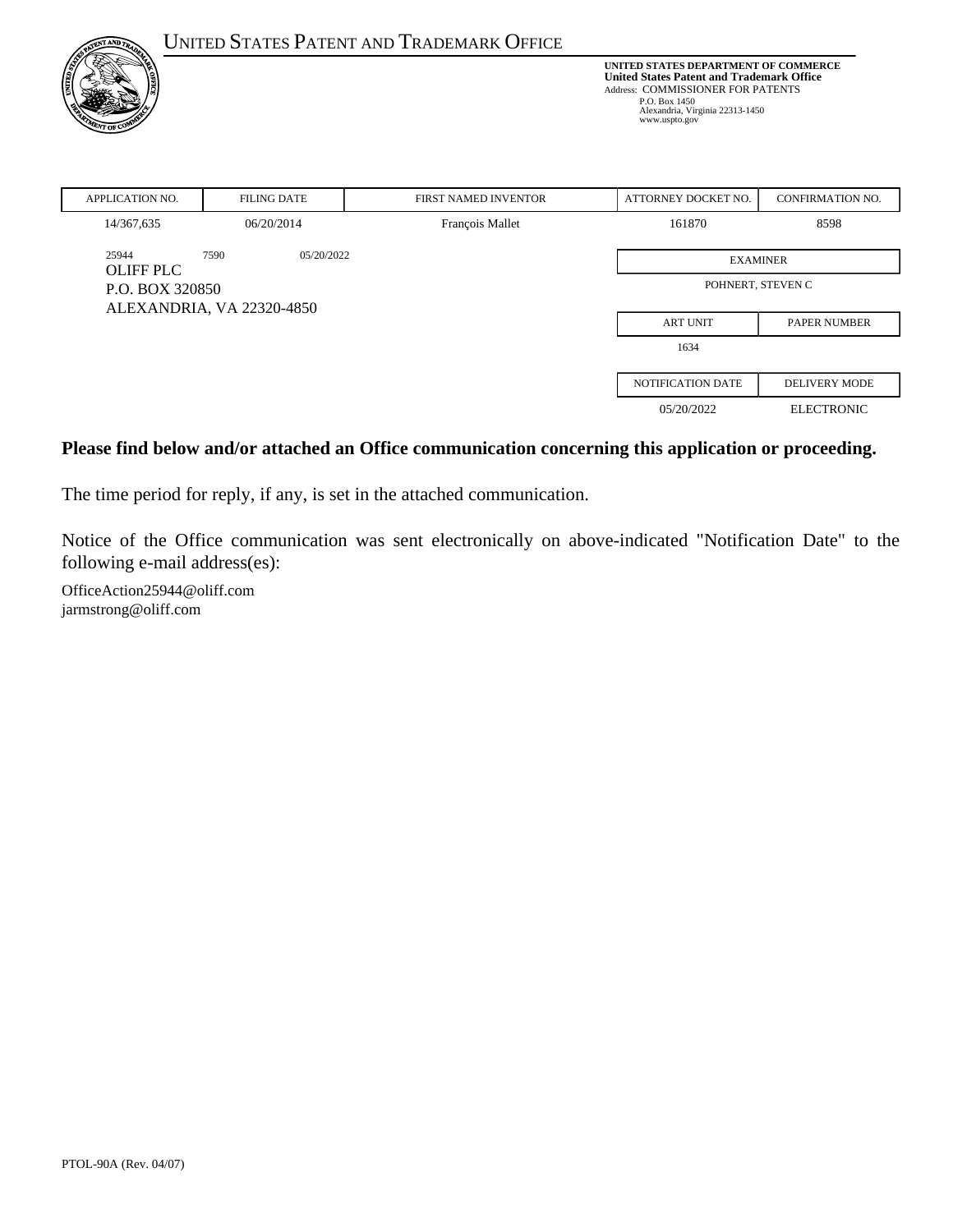UNITED STATES PATENT AND TRADEMARK OFFICE  $\overline{\phantom{a}}$ 

# BEFORE THE PATENT TRIAL AND APPEAL BOARD  $\overline{\phantom{a}}$

*Ex parte* FRANÇOIS MALLET, NATHALIE MUGNIER, and PHILIPPE PEROT

 $\overline{\phantom{a}}$ 

Appeal 2021-003081 Application 14/367,635 Technology Center 1600

 $\overline{\phantom{a}}$ 

Before JEFFREY N. FREDMAN, JOHN G. NEW, and RACHEL H. TOWNSEND, *Administrative Patent Judges*.

FREDMAN, *Administrative Patent Judge*.

 $\overline{a}$ 

#### DECISION ON APPEAL

This is an appeal<sup>[1](#page-1-0)</sup> under 35 U.S.C. § 134(a) involving claims to a method for detecting at least two RNA transcripts. The Examiner rejected the claims as failing to comply with the written description requirement, as indefinite, and as obvious. We have jurisdiction under 35 U.S.C. § 6(b). We reverse.

<span id="page-1-0"></span><sup>&</sup>lt;sup>1</sup> We use the word "Appellant" to refer to "applicant" as defined in 37 C.F.R. § 1.42. Appellant identifies the Real Party in Interest as BIOMÉRIEUX and HOSPICES CIVILS DE LYON (*see* Appeal Br. 2). We have considered the Specification filed June 20, 2014 ("Spec."); Non-Final Rejection of June 4, 2020 ("Non-Final Act."); Appeal Brief filed Nov. 4, 2020 ("Appeal Br."); Examiner's Answer filed Feb. 8, 2021 ("Ans."); and Reply Brief filed Apr. 8, 2021 ("Reply Br.").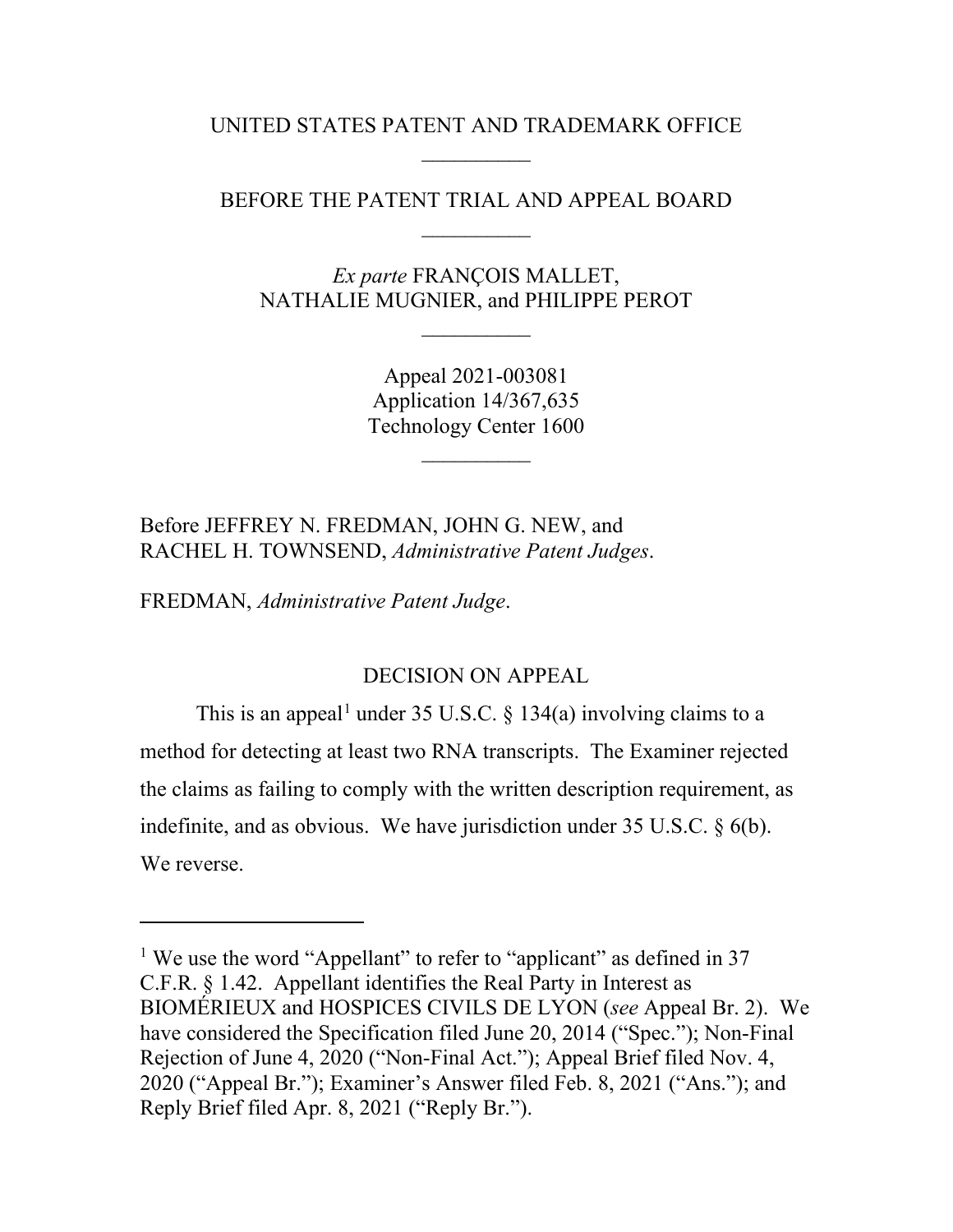#### *Statement of the Case*

#### *Background*

"Endogenous retroviruses constitute the progeny of infectious retroviruses which have integrated, in their proviral form, into germ line cells," such as human egg or sperm cells (*see* Spec. 1:3–5). "The abundance of endogenous retroviral elements (ERVs) currently present in the human genome is the result of about 100 endogenizations which have successfully taken place during the course of the evolution" (*id*. at 1:13–16). "The abundance and the structural complexity of ERVs makes analyses of their expression very complicated and often difficult to interpret" (*id.* at 2:8–10).

The Specification teaches the "present inventors have now discovered and demonstrated that nucleic acid sequences corresponding to precisely identified loci of endogenous retroviral elements are associated with prostate cancer and that these sequences are molecular markers of the pathological condition." (Spec. 2:14–18).

#### *The Claims*

Claims 1, 5–8, 22, and  $28-34$  are on appeal. Claim 1 is an independent claim, is representative and reads as follows:

1. A method for detecting at least two RNA transcripts, comprising:

obtaining a biological sample that is collected from a human patient suspected of having prostate cancer; and

detecting, in the biological sample, the presence or absence of at least two RNA transcripts comprising a first RNA transcript expressed by a first nucleic acid sequence having at least 99% identity with SEQ ID NO: 1, and a second RNA transcript expressed by a second nucleic acid sequence having at least 99% identity with SEQ ID NO: 3.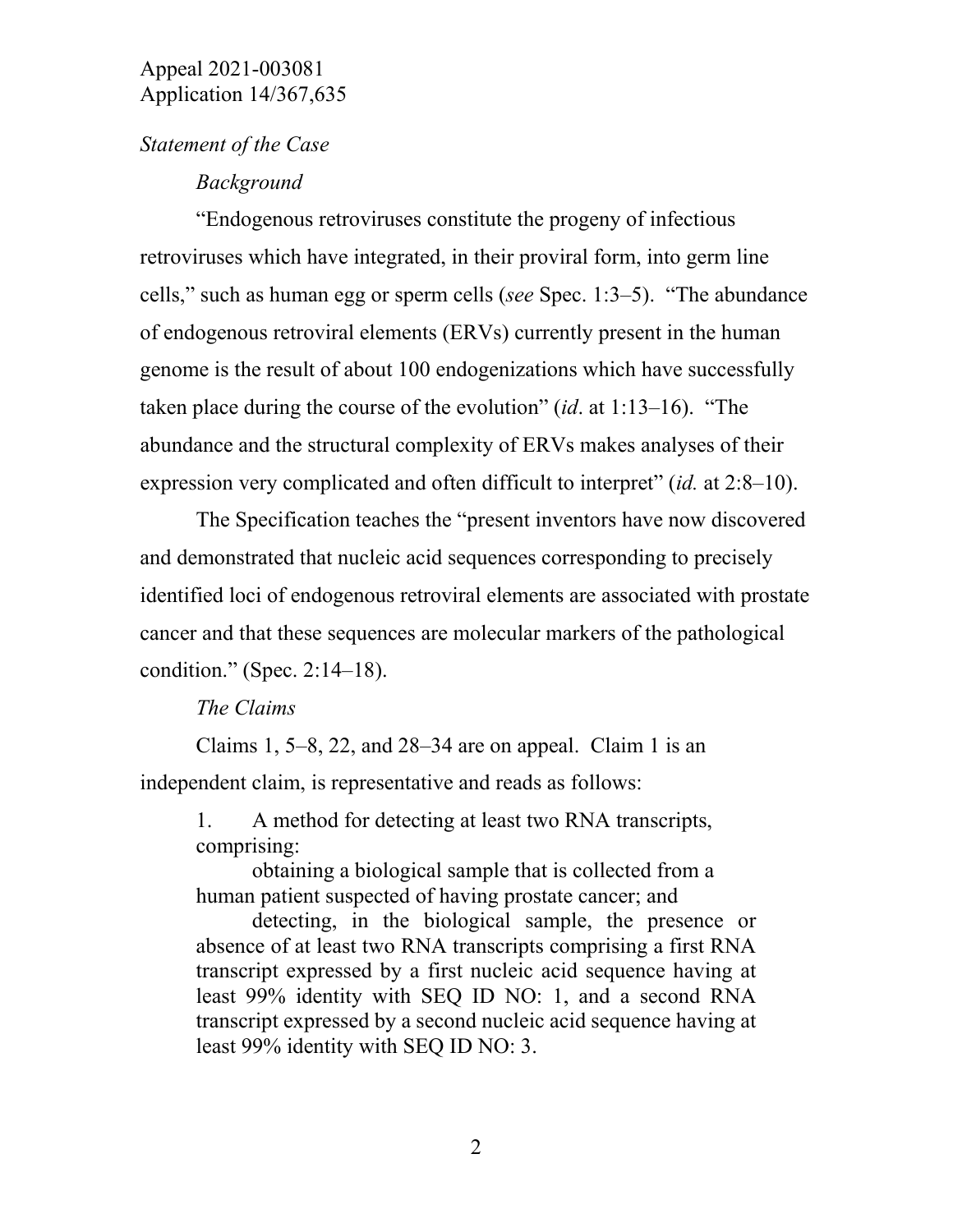# *The Rejections*

 $\overline{a}$ 

A. The Examiner rejected claims 1, 5–8, 22, and 28–34 under 35 U.S.C. § 112(a) as failing to comply with the written description requirement (Ans.  $3-4$ ).

B. The Examiner rejected claims 1, 5–8, 22, and 28–34 under 35 U.S.C.  $§ 112(b)$  as indefinite (Ans. 5–6).

C. The Examiner rejected claims 1, 5–8, 22, and 28–34 under 35 U.S.C.  $§ 103(a)$  $§ 103(a)$  $§ 103(a)$  as obvious over Wang-Johanning<sup>[2](#page-3-0)</sup> and Stauffer<sup>3</sup> (Ans. 7–10).

D. The Examiner rejected claims 1, 5–8, 22, and 28–33 under 35 U.S.C.

§ 103(a) as obvious over Wang-Johanning, Stauffer, GenBank Accession

AC087[4](#page-3-2)36.[5](#page-3-3),<sup>4</sup> Giminez,<sup>5</sup> Yi (2004),<sup>[6](#page-3-4)</sup> Ishida,<sup>[7](#page-3-5)</sup> Pačes,<sup>[8](#page-3-6)</sup> Yi (2007),<sup>[9](#page-3-7)</sup> and

<span id="page-3-0"></span><sup>2</sup> Wang-Johanning et al., *Detecting the Expression of Human Endogenous Retrovirus E Envelope Transcripts in Human Prostate Adenocarcinoma*, 98 Cancer 187–97 (2003).

<span id="page-3-1"></span><sup>3</sup> Stauffer et al., *Digital expression profiles of human endogenous retroviral families in normal and cancerous tissues*, 4 Cancer Immunity 1–18 (2004). <sup>4</sup> GenBank Accession AC087436.5 (2002).

<span id="page-3-3"></span><span id="page-3-2"></span><sup>5</sup> Giminez et al., *Custom human endogenous retroviruses dedicated microarray identifies self-induced HERV-W family elements reactivated in testicular cancer upon methylation control*, 38 Nucleic Acids Res. 2229–46 (2010).

<span id="page-3-4"></span><sup>6</sup> Yi et al., *Expression of the human endogenous retrovirus HERV-W family in various human tissues and cancer cells*, 85 J. Gen. Vir. 1203–10 (2004).

<span id="page-3-5"></span><sup>7</sup> Ishida et al., *Identification of the HERV-K gag antigen in prostate cancer by SEREX using autologous patient serum and its immunogenicity*, 8 Cancer Immunity 1–10 (2008).

<span id="page-3-6"></span><sup>8</sup> Pačes et al., *HERVd: the Human Endogenous Retroviruses Database: update*, 32 Nucleic Acids Res. 1 (2004).

<span id="page-3-7"></span><sup>9</sup> Yi et al., *Molecular Phylogenetic Analysis of the Human Endogenous Retrovirus E (HERV-E) Family in Human Tissues and Human Cancers*, 82 Genes Genet. Syst. 89–98 (2007).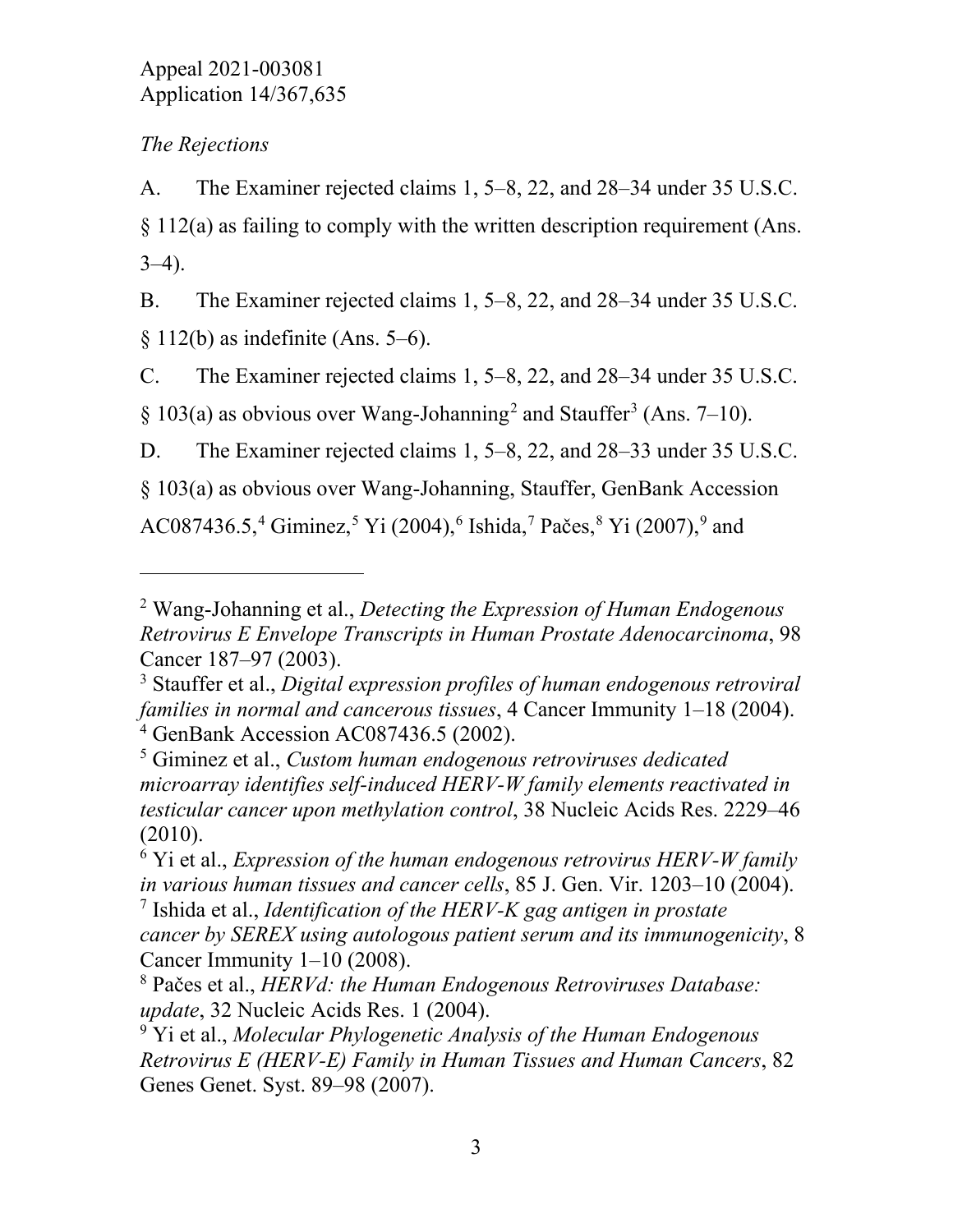Garcia<sup>[10](#page-4-0)</sup> (Ans. 11–16).

# *A. 35 U.S.C. § 112(a), written description*

The Examiner finds

teachings of the specification for "suspected of suffering" does not support a full range of possibilities of suspected of having prostate cancer. The specification only provides blaze marks to subjects requiring a biopsy or diagnosed with prostate cancer with metastasis. The examples of the specification are limited to samples from subjects with prostate cancer or healthy prostate tissue samples. The specification provides no specific guidance in the specification outside the examples to identify the metes and bounds of suspected of having prostate cancer. The limitation as written encompasses any condition or symptom which is identified as suspected of having prostate cancer. Further the specification provides no guidance as to if a subject diagnosed with prostate cancer is encompassed by suspected of having prostate cancer. Thus suspected of having prostate cancer expands the scope of the claim such that the artisan is apprised of where suspected of having prostate cancer begins or ends

(Ans. 4).

 $\overline{a}$ 

Appellant contends "the specification provides literal support for obtaining a biological sample from a patient 'suspected of suffering from prostate cancer'" (Appeal Br. 7). Appellant contends

the concept of a human patient suspected of having prostate cancer was known in the art at the time of invention, and thus, a detailed description of such a patient is preferably omitted from the specification. . . . Such symptoms were well known in the art and thus there is no requirement that the specification provide a detailed description of all possible circumstances that

<span id="page-4-0"></span><sup>10</sup> Garcia et al., US 7,776,523, issued Aug. 17, 2010.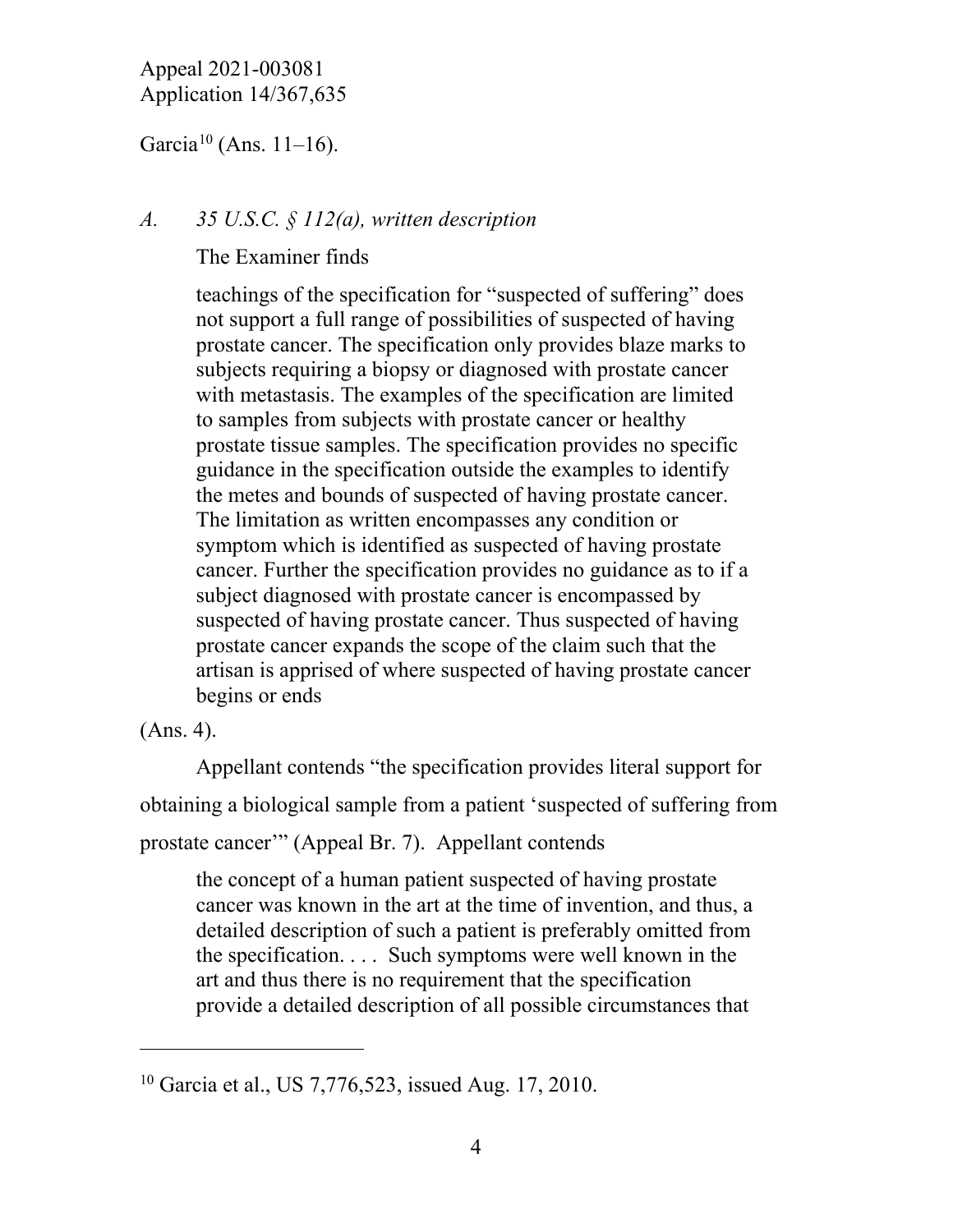$\overline{a}$ 

might give rise to a patient being suspected of having prostate cancer.

(*id.* at 8). Appellant contends: "It is plainly evident that the diagnostic methods described in the specification would be performed on biological samples from human patients suspected, but not confirmed to have (i.e., not diagnosed with) prostate cancer" (*id.* at 9).

We appreciate the Examiner's concerns because one purpose of the written description requirement "is to ensure that the scope of the right to exclude . . . does not overreach the scope of the inventor's contribution to the field of art as described in the patent specification." *Reiffin v. Microsoft Corp*., 214 F.3d 1342, 1345–46 (Fed. Cir. 2000). However, "written description is about whether the skilled reader of the patent disclosure can recognize that what was claimed corresponds to what was described; it is not about whether the patentee has proven to the skilled reader that the invention works, or how to make it work, which is an enablement issue." *Alcon Research Ltd. v. Barr Labs., Inc*., 745 F.3d 1180, 1191 (Fed. Cir. 2014).

That is, the "'written description' requirement must be applied in the context of the particular invention and the state of the knowledge." *Capon v. Eshhar*, 418 F.3d 1349, 1358 (Fed. Cir. 2005). The phrase "suspected of having prostate cancer" in claim 1 would therefore be understood in the context of physicians concerned with diagnosing a patient.<sup>[11](#page-5-0)</sup>

<span id="page-5-0"></span> $11$  We appreciate that claim 1, which Appellant describes as a diagnostic method, appears to implicate a patentability concern under *Mayo Collaborative Servs. v. Prometheus Labs., Inc*., 566 U.S. 66, 75–77 (2012), in that the presence of the transcripts are being assessed to diagnose prostate cancer (Spec. 2), but the Examiner likely followed USPTO guidance like that in Example 29 of the Subject Matter Eligibility Examples: Life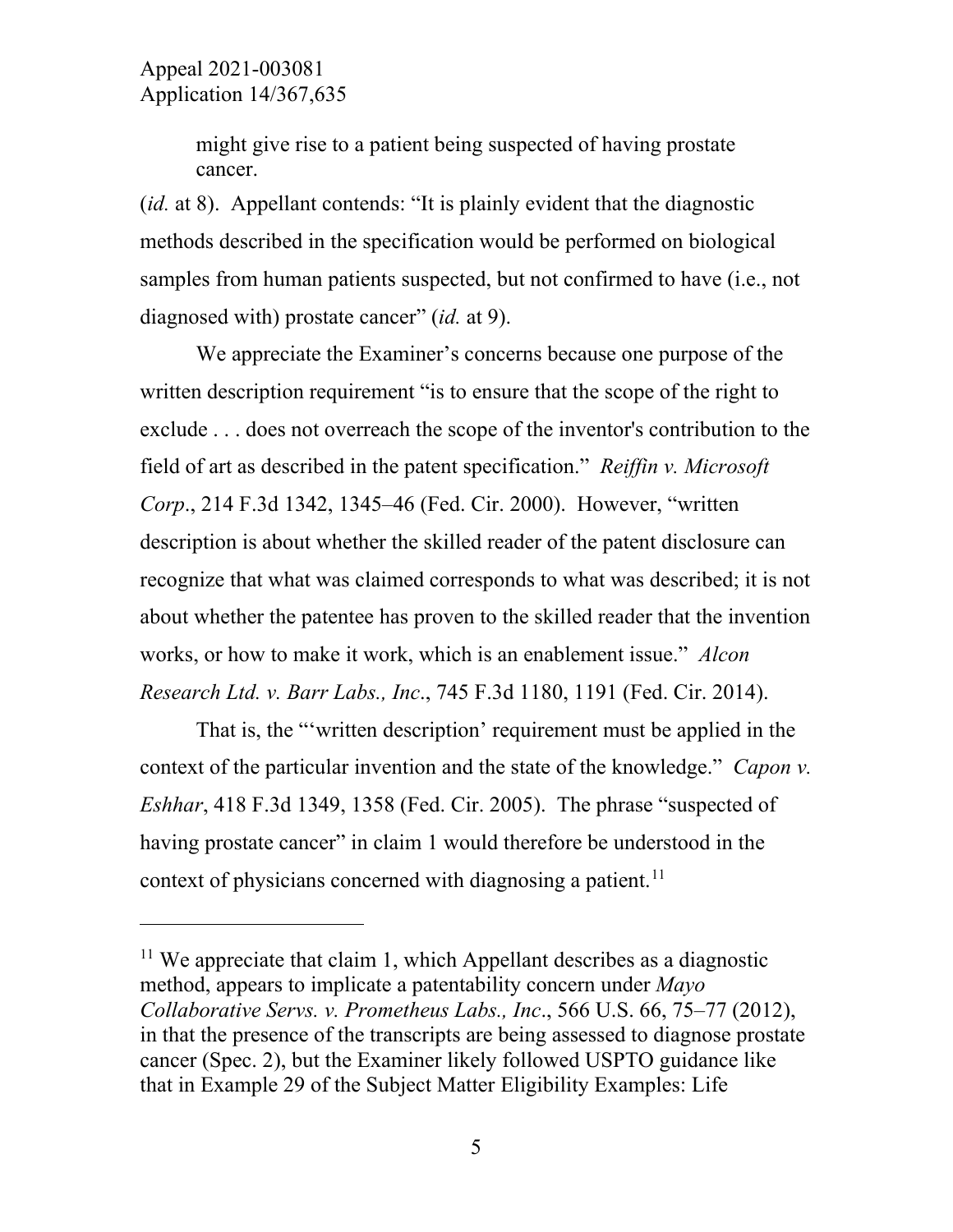The Specification teaches a sample "may be derived from a biopsy of the prostate" (Spec. 15:18) from a patient "suspected of suffering from prostate cancer" (Spec. 15:19). But the ordinary physician would have been aware of a number of tests and symptoms leading to a suspicion of prostate cancer. Garcia teaches the "prostate grows and pushes against the urethra and bladder, blocking the normal flow of urine" (Garcia 1:26–28). Garcia also teaches the "level of PSA [prostate specific antigen] in blood may rise in men who have prostate cancer, BPH [benign prostatic hyperplasia]" (Garcia 1:39–40). Garcia teaches other tests "to help determine whether conditions of the prostate are benign or malignant . . . such as transrectal ultrasonography, intravenous pyelogram, and cystoscopy" (Garcia 1:47–49).

We therefore agree with Appellant that, consistent with *Capon*, an ordinary artisan or physician would have understood before the time of filing of the instant claims that a patient "suspected of having prostate cancer" would have symptoms like reduced urine flow, enlarged prostates, increased PSA blood levels, or sonographic imaging (*see* Garcia, generally) that would indicate, but not confirm, a concern that the patient might suffer from prostate cancer. "It is not necessary that every permutation within a generally operable invention be effective in order for an inventor to obtain a generic claim, provided that the effect is sufficiently demonstrated to characterize a generic invention." *Capon*, 418 F.3d. at 1359. We reverse the written description rejection.

Sciences,

 $\overline{a}$ 

https://www.uspto.gov/sites/default/files/documents/101\_examples\_1to36.p df.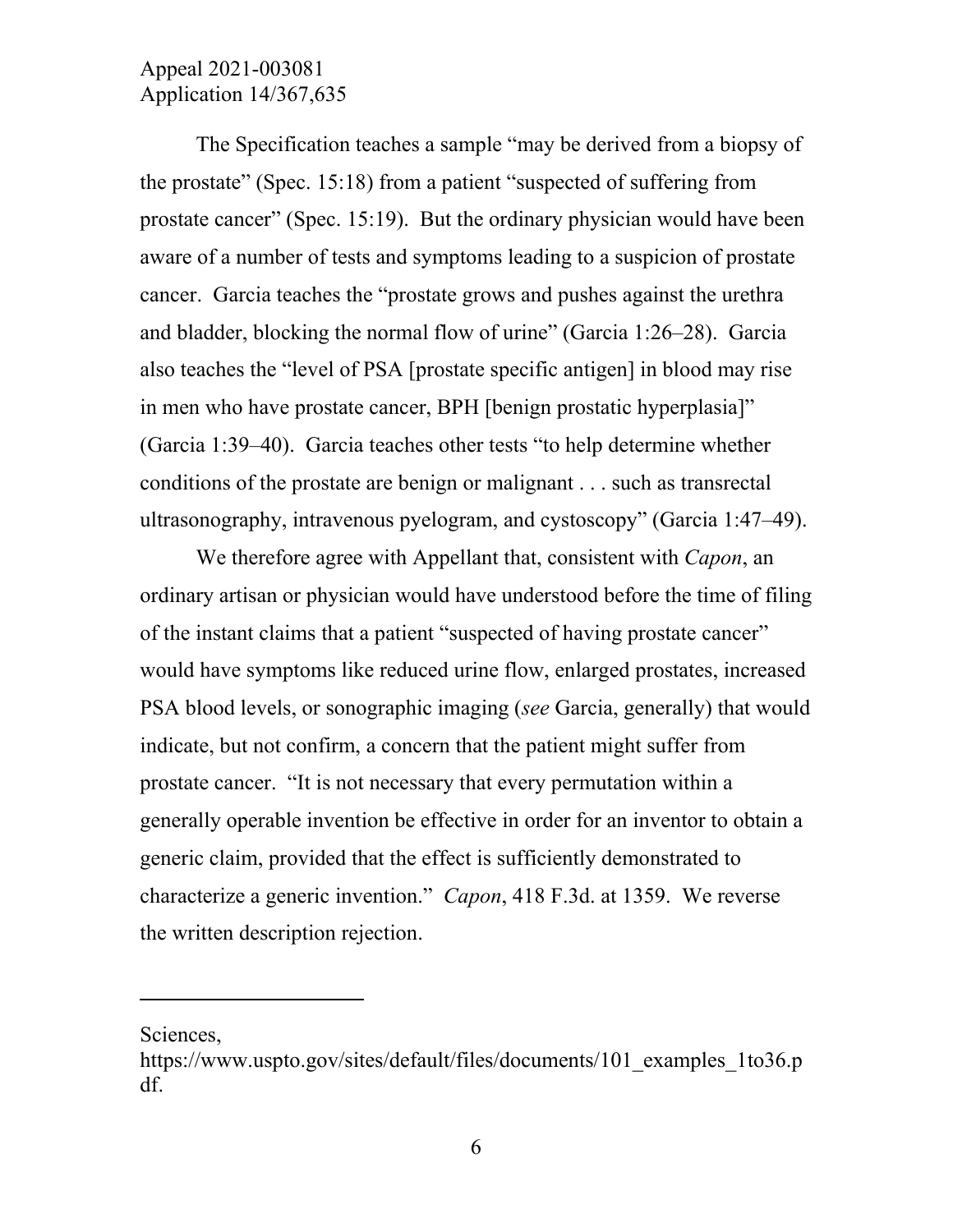## *B. 35 U.S.C. § 112(b), indefiniteness*

The Examiner finds "it is unclear clear if suspected of having prostate cancer encompasses all subjects undergoing prostate cancer screening, only subjects that are symptomatic, if it encompasses subjects with benign prostate hyperplasia, etc.[] Thus suspected of having [prostate] cancer is unclear to what is encompassed by the claim" (Ans. 6).

Appellant responds

"suspected of having prostate cancer" is a plain English phrase that is clear on its face and readily understood by persons skilled in the art. For example, a patient suspected of having prostate cancer can be understood as a patient for whom there is some reason to suspect prostate cancer, such as a patient undergoing diagnostic testing for prostate cancer.

(Appeal Br. 11).

We agree with Appellant that the phrase "suspected of having prostate" cancer" is readily understood as a person who some person thinks may have prostate cancer. We are not persuaded by the Examiner's finding that the breadth of claim 1 is unclear. That claim 1 broadly encompasses any person where there is a concern of a prostate cancer diagnosis but not a definite diagnosis does not render the claim indefinite, only broad. Even "undue breadth is not indefiniteness." *In re Johnson*, 558 F.2d 1008, 1016 n. 17

(CCPA 1977). We reverse the indefiniteness rejection.

*C. 35 U.S.C. § 103(a) over Wang-Johanning and Stauffer*

The Examiner finds

the language of "detecting, in the biological sample, the presence or absence of at least two RNA transcripts [c]omprising a first RNA transcript expressed-by a first nucleic acid sequence having at least 99% identity with SEQ ID NO: 1, and a second RNA transcript expressed by a second nucleic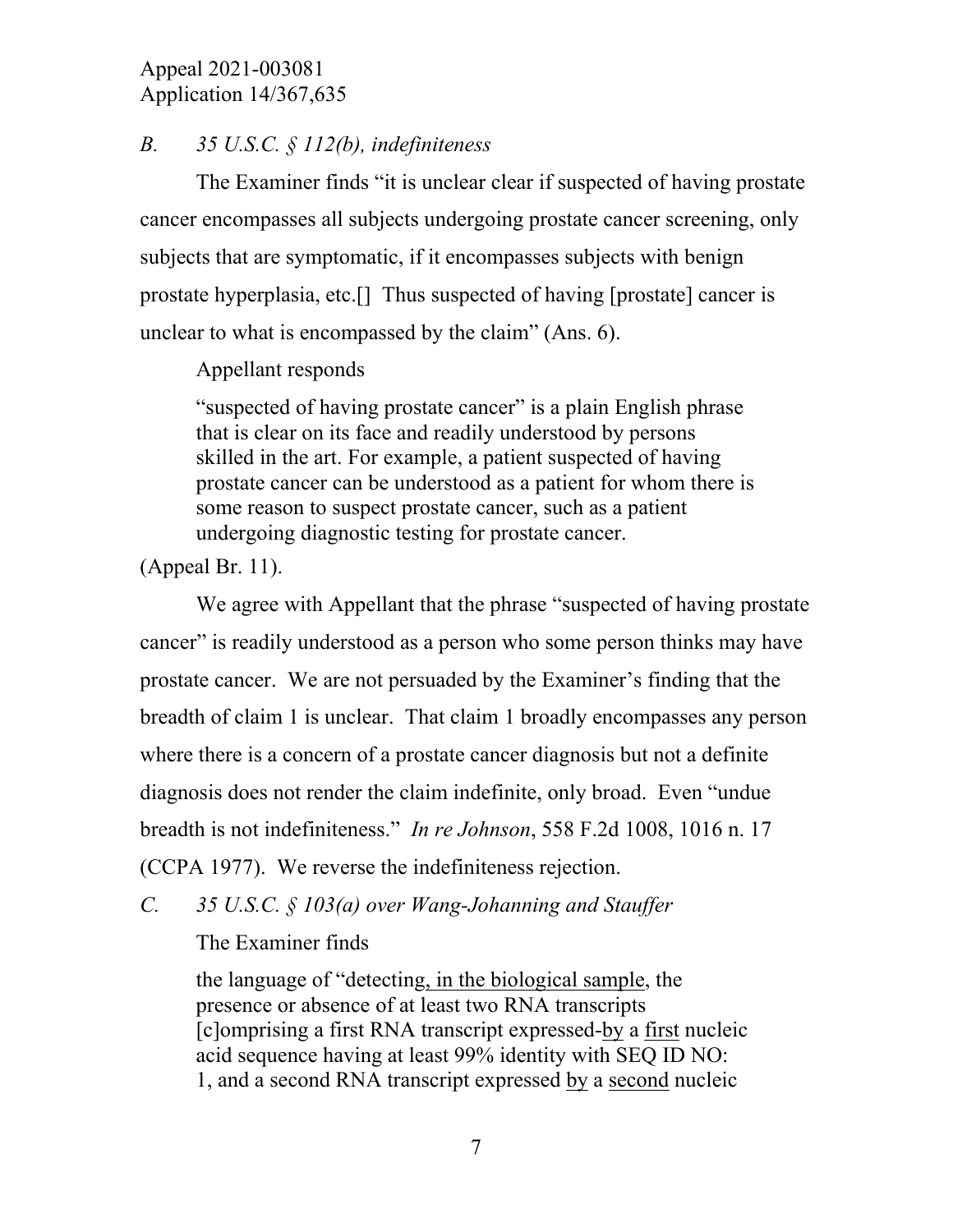acid sequence having at least 99% identity with SEQ ID NO: 3" allows for the broadest reasonable interpretation of the detection of fragments of the recited SEQ ID NO. The specification on pages 12-13 teaches methods of detecting nucleic acids using probes/and or at least one primer, consistent with this interpretation.

(Ans. 7). The Examiner finds Wang-Johanning teaches "HERV-E, was expressed in some prostate carcinoma tissues (38.8% positive; n 49 specimens) but not in normal prostate tissues" (*id.* at 7–8). The Examiner finds "Wang-Johanning teaches the use of HERV genes for diagnosis and thus clearly teaches use of HERV sequences for detection of prostate cancer or subjects suspected of having prostate cancer" (*id.* at 8).

The Examiner acknowledges that "Wang-Johanning does not specifically teach detection of SEQ ID NO 1 or fragment of SEQ ID NO 1 and SEQ ID NO 3" (Ans. 9). The Examiner finds Stauffer teaches "samples which include AB047240 and M10976. M10976.1 provides nucleotides 1 to 8812 of SEQ ID NO 3 with 99% identity (nt2-8806). Further AB047240 teaches nucleotides 873-909 of SEQ ID NO 1 with 100% identity (10467- 10500)" (*id.*). The Examiner finds "Stauffer teaches numerous of the HERV sequences analyzed were detected in multiple normal tissues and cancerous tissues, including normal prostate and prostate tumors" (*id.*).

The Examiner finds it obvious to detect "expression of HERV sequences . . . in subjects being assayed for prostate cancer. The artisan would be motivated to examine additional HERV sequences to provide a great understanding of the molecular biology and identify potential targets of immunotherapy" (*id.* at 9–10).

8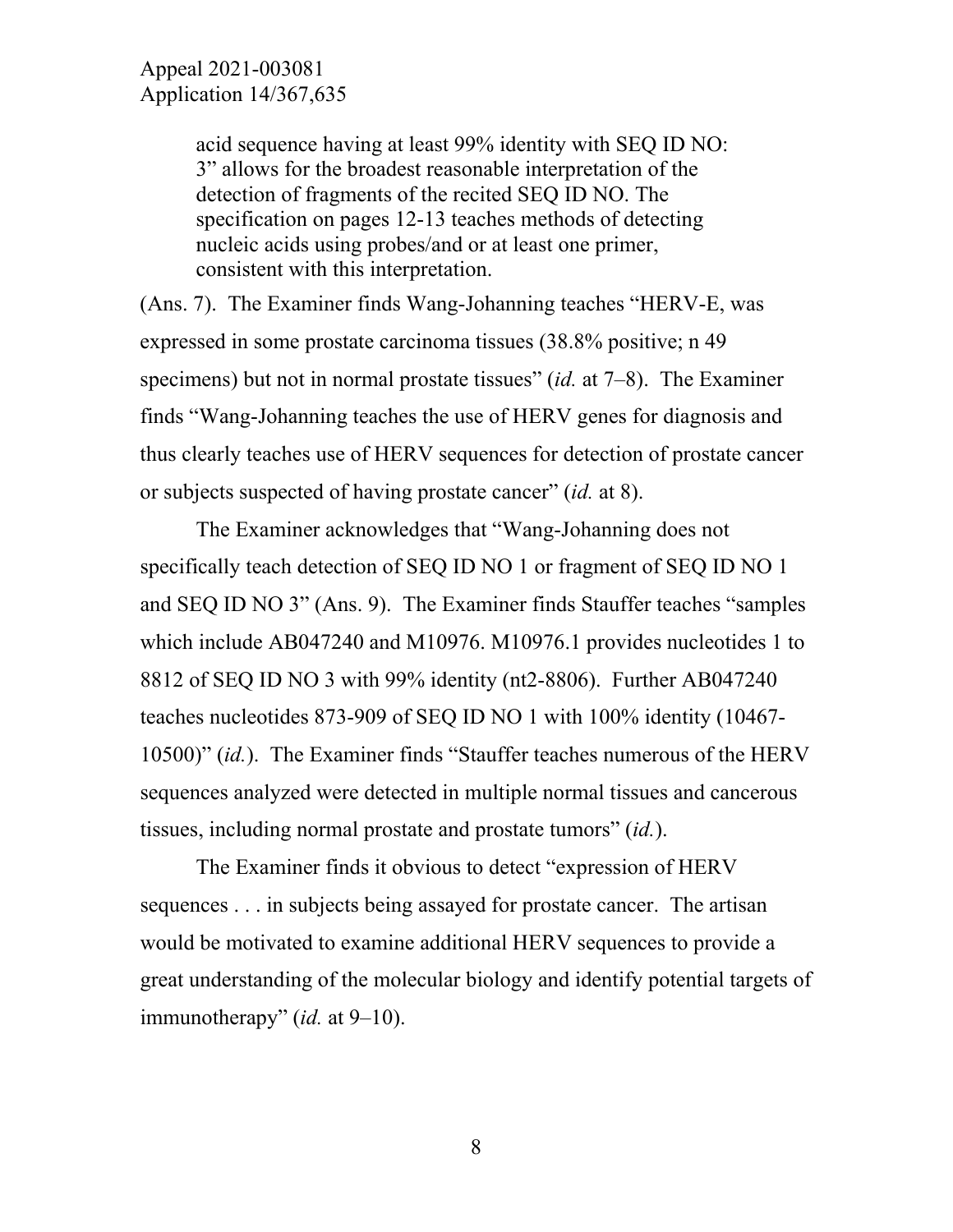The issue with respect to this rejections is: Does a preponderance of the evidence of record support the Examiner's conclusion that the combination of Wang-Johanning and Stauffer render the rejected claims obvious?

#### *Findings of Fact*

1. Wang-Johanning teaches "RNA was isolated from various prostate tissues and was tested for the expression of various HERV envelope (env) genes by reverse transcriptase-polymerase chain reaction (RT-PCR) analysis, RNA in situ hybridization (ISH), and Northern blot analysis" (Wang-Johanning, abstract).

2. Wang-Johanning teaches obtaining "human tissues, including prostate adenocarcinoma ( $n = 49$  samples), prostate intraepithelial neoplasia (PIN;  $n = 12$  samples), benign prostate hyperplasia (BPH;  $n = 51$  samples), tissues from patients with other prostate disorders ( $n = 24$  samples), and normal prostate tissues ( $n = 18$  samples)" (Wang-Johanning 188, col. 2).

3. Wang Johanning teaches a northern blot analysis example where "[l]abeled probe was hybridized overnight at 62 °C with the membrane using a high-efficiency hybridization buffer . . . . Membranes were washed 3 times at room temperature with prehybridization/wash solution . . . followed by 3 washes at 65  $\degree$ C in the same solution, and exposure to autoradiography film" (Wang-Johanning 189, col. 2).

4. Stauffer teaches "HERV-H was the only family expressed in cancers of the intestine, bone marrow, bladder and cervix, and was more

9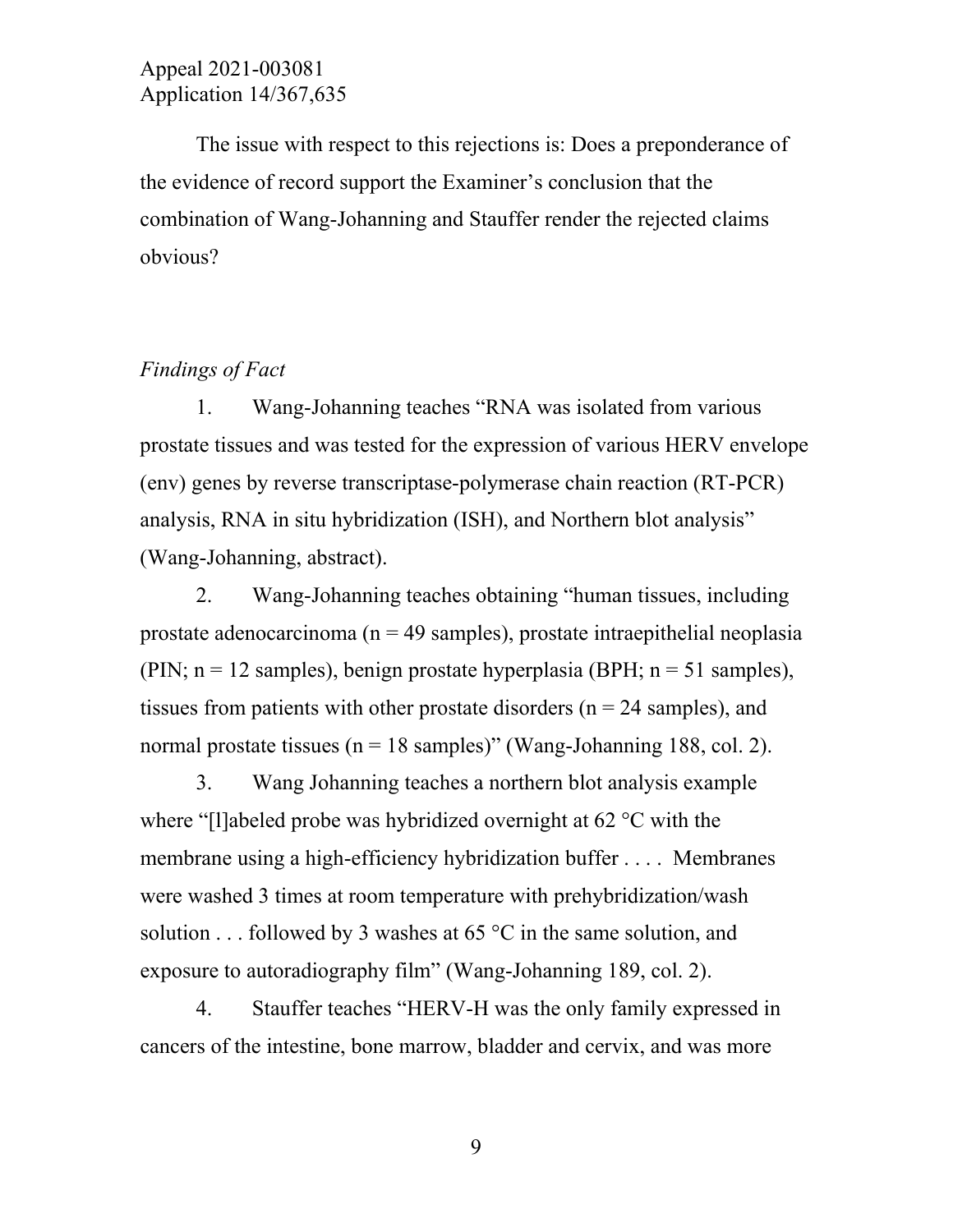highly expressed than the other families in cancers of the stomach, colon and prostate" (Stauffer, abstract).

5. Stauffer teaches because "HERV expression has been reported in multiple cancer tissues and that HERV-K endogenous retroviral proteins have been identified using the SEREX methodology suggests that these proteins could be useful antigens for diagnostic purposes or cancer immunotherapy" (Stauffer 1).

6. Table 1 of Stauffer is reproduced in part below:

```
Table 1. Mapping of HERV proviral sequences to the human genome.
```

| <b>Provirus</b> | EST <sup>ª</sup> | Chr. | Accession <sup>o</sup> | <b>Start</b> | Stop   | $\mathbf{s}^{\circ}$ | Length | Chr. Start <sup>d</sup> | Chr. Stop S° Prov. Ac.° |        |          | Comment |
|-----------------|------------------|------|------------------------|--------------|--------|----------------------|--------|-------------------------|-------------------------|--------|----------|---------|
| <b>HERV-K</b>   |                  |      |                        |              |        |                      |        |                         |                         |        |          |         |
| C3 NT005863.11  | 32               | 3    | AC084198               | 94740        | 103862 | $\ddotmark$          | 9123   | 102691966               | 102701086               | $\div$ | AB047240 |         |
| $\cdots$        |                  |      |                        |              |        |                      |        |                         |                         |        |          |         |
|                 |                  |      |                        |              |        |                      |        |                         |                         |        |          |         |
| <b>HERV-E</b>   | 35               | 19   | AC010329               | 96143        | 104955 | ۰                    | 8813   | 20705675                | 20714487                |        | M10976   |         |

Table 1 shows the accession numbers for several HERV or human endogenous retroviral sequences (*see* Stauffer 4).

7. The Examiner finds Table 1 of Stauffer teaches "AB047240 and M10976. M10976.1 provides nucleotides 1 to 8812 of SEQ ID NO 1 with 99% identity (nt2-8806). Further AB047240 teaches nucleotides 873- 909 of SEQ ID NO 1 with 100% identity (10467-10500).

### *Principles of Law*

Although we apply the broadest reasonable interpretation during examination, "[a]bove all, the broadest reasonable interpretation must be reasonable in light of the claims and specification." *PPC Broadband, Inc. v.*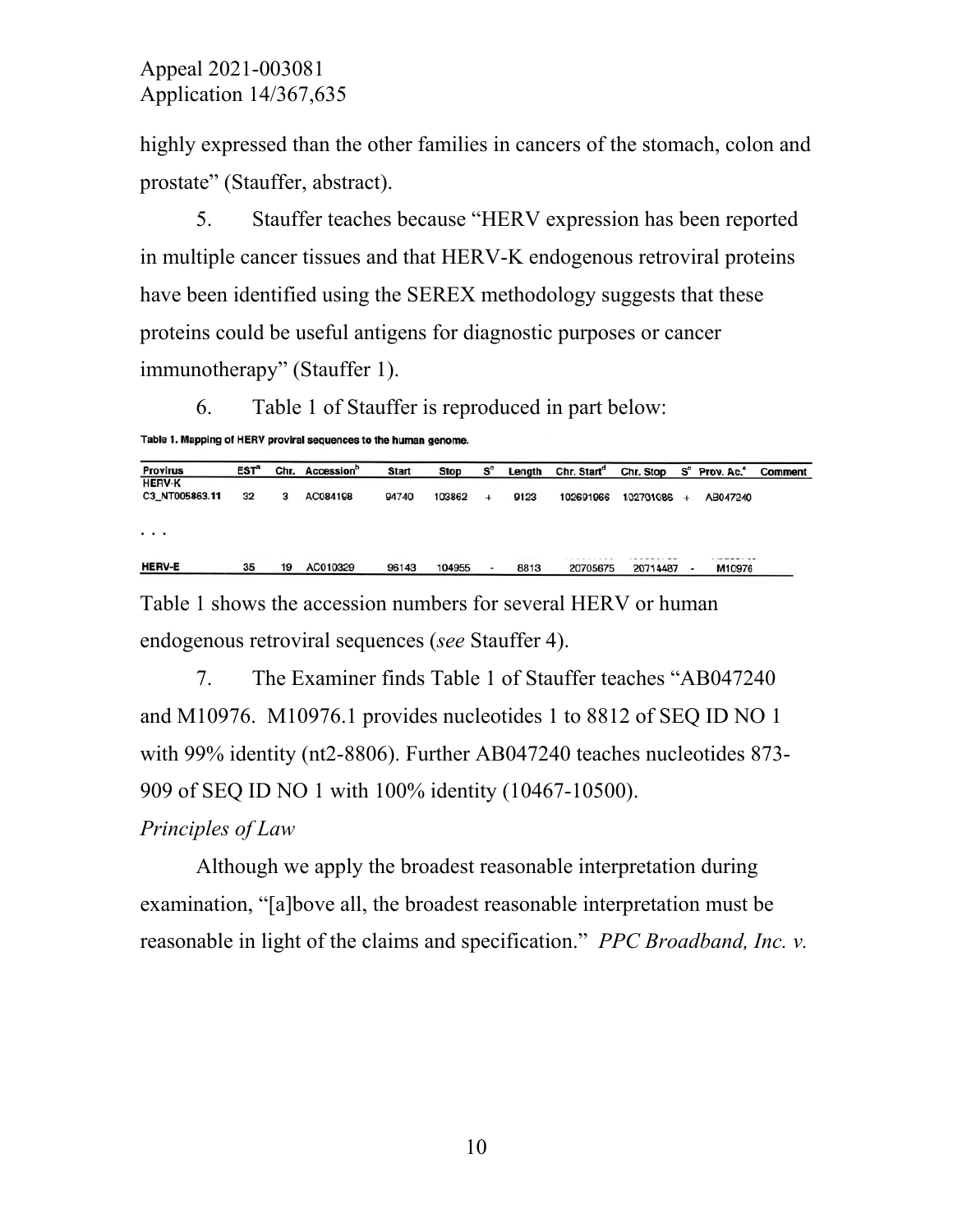*Corning Optical Commc'ns RF, LLC*, 815 F.3d 747, 755 (Fed. Cir. 2016). *Analysis*

We begin with claim construction because before a claim is properly interpreted, its scope cannot be compared to the prior art. During prosecution, we interpret terms in a claim using the broadest reasonable interpretation in light of the Specification. *In re Morris*, 127 F.3d 1048, 1056 (Fed. Cir. 1997).

In this case, we interpret the phrase in claim 1 requiring

detecting, in the biological sample, the presence or absence of at least two RNA transcripts comprising a first RNA transcript expressed by a first nucleic acid sequence having at least 99% identity with SEQ ID NO: 1, and a second RNA transcript expressed by a second nucleic acid sequence having at least 99% identity with SEQ ID NO: 3.

(Claim 1).

The Examiner contends that this phrase encompasses "detection of

fragments of the recited SEQ ID NO" (Ans. 7). Appellant contends

the specification does not support the Examiner's assertion that the claims encompass detection of RNA transcripts expressed by any sequence that happens to have least 99% identity with a fragment of SEQ ID NOs: 1 and 3. Nor would a person skilled in the art interpret the experimental data in the specification as showing differential expression of RNA transcripts expressed by fragments of SEQ ID NOs: 1 and 3 in prostate cancer.

(Appeal Br. 22).

We agree with Appellant that the broadest reasonable interpretation of claim 1 requires identifying transcripts with 99% sequence identity to the entirety of the recited SEQ ID NO:s, and not simply a portion of those SEQ ID NO:s. While the Examiner is correct that there are embodiments in the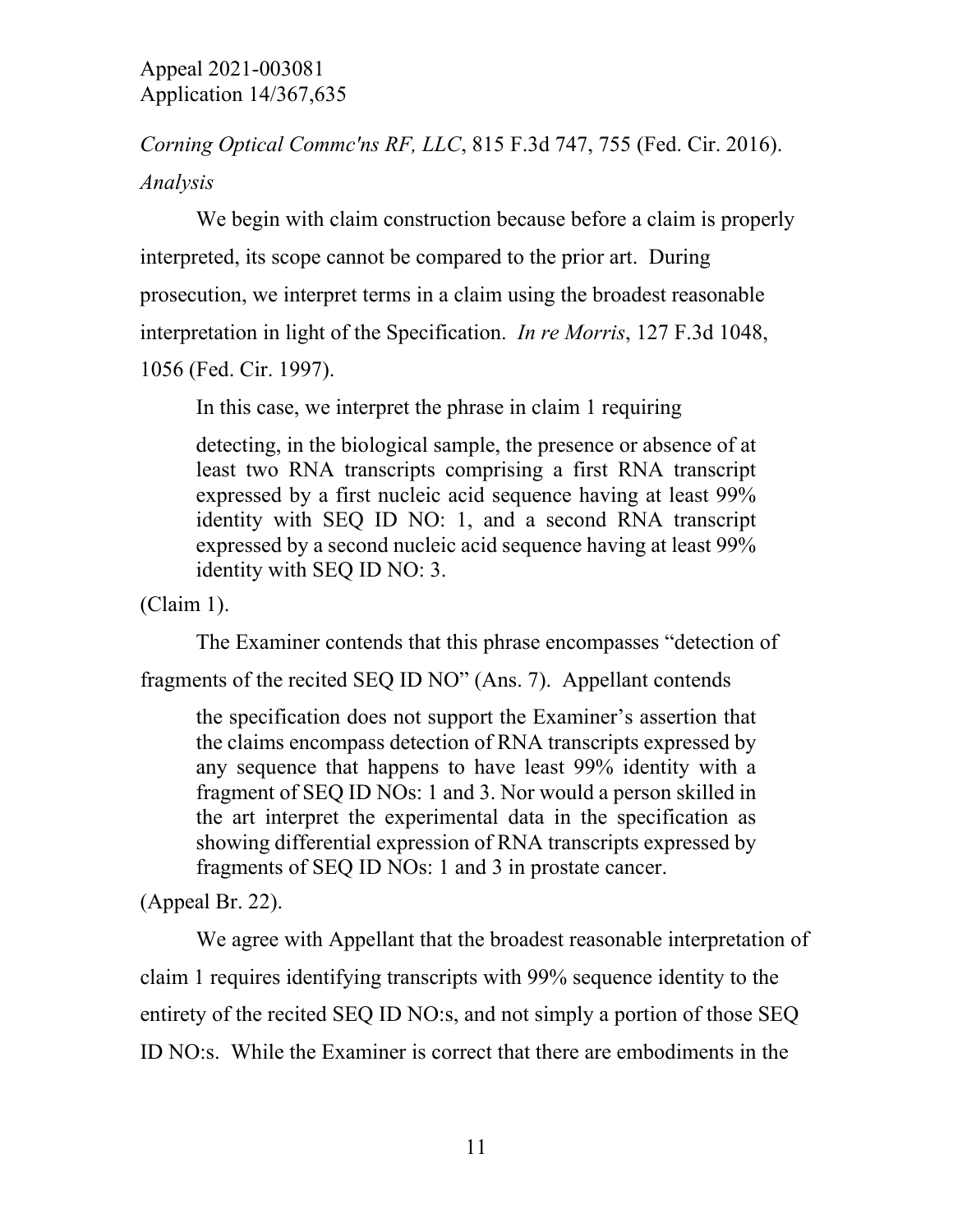Specification that appear to contemplate detection of fragments or smaller portions of the SEQ ID NO:s (*see, e.g.*, Spec. 8:10 "hybridization on a chip"), the Specification also contemplates "at least one probe . . . designed so as to hybridize to the mRNA transcripts" (Spec. 8:4–5).

In order for probes or primers to ensure, for example, that the entire 7,464 nucleotides of the transcript of SEQ ID NO: 1 or the entire 8,812 nucleotides of SEQ ID NO: 3 are present, and result in 99% sequence identity as required by claim 1, the detection process must be sufficiently robust to ensure that the hybridized target comprises the entirety of SEQ ID NOs: 1 and 3 and not simply a subsection of those targets.

Thus, we interpret claim 1 as requiring detection of the entire transcripts of SEQ ID NO: 1 and SEQ ID NO: 3 and does not encompass the detection of only portions of those sequences.

Applying this interpretation to the prior art, we note that the M10976.1 sequence disclosed by Stauffer in Table 1 shares 99% identity with the entire 8,812 nucleotide sequence of SEQ ID NO: 1. However, we note that, as the Examiner acknowledges, the AB047240 sequence disclosed by Stauffer in Table 1 shares only about a 38 nucleotide portion of the 7,464 nucleotide sequence of SEQ ID NO: 1 (*see* Ans. 9 "AB047240 teaches nucleotides 873–909 of SEQ ID NO 1 with 100% identity (10467–10500)").

Thus, Stauffer does not teach detection of "a first RNA transcript expressed by a first nucleic acid sequence having at least 99% identity with SEQ ID NO: 1" as required by claim 1.

In addition, reviewing the Examiner's search results, we note that Result 23 of the Genbank search (.rge) loaded on September 30, 2015 showed detection of a sequence from Chromosome 4 with at least one region

12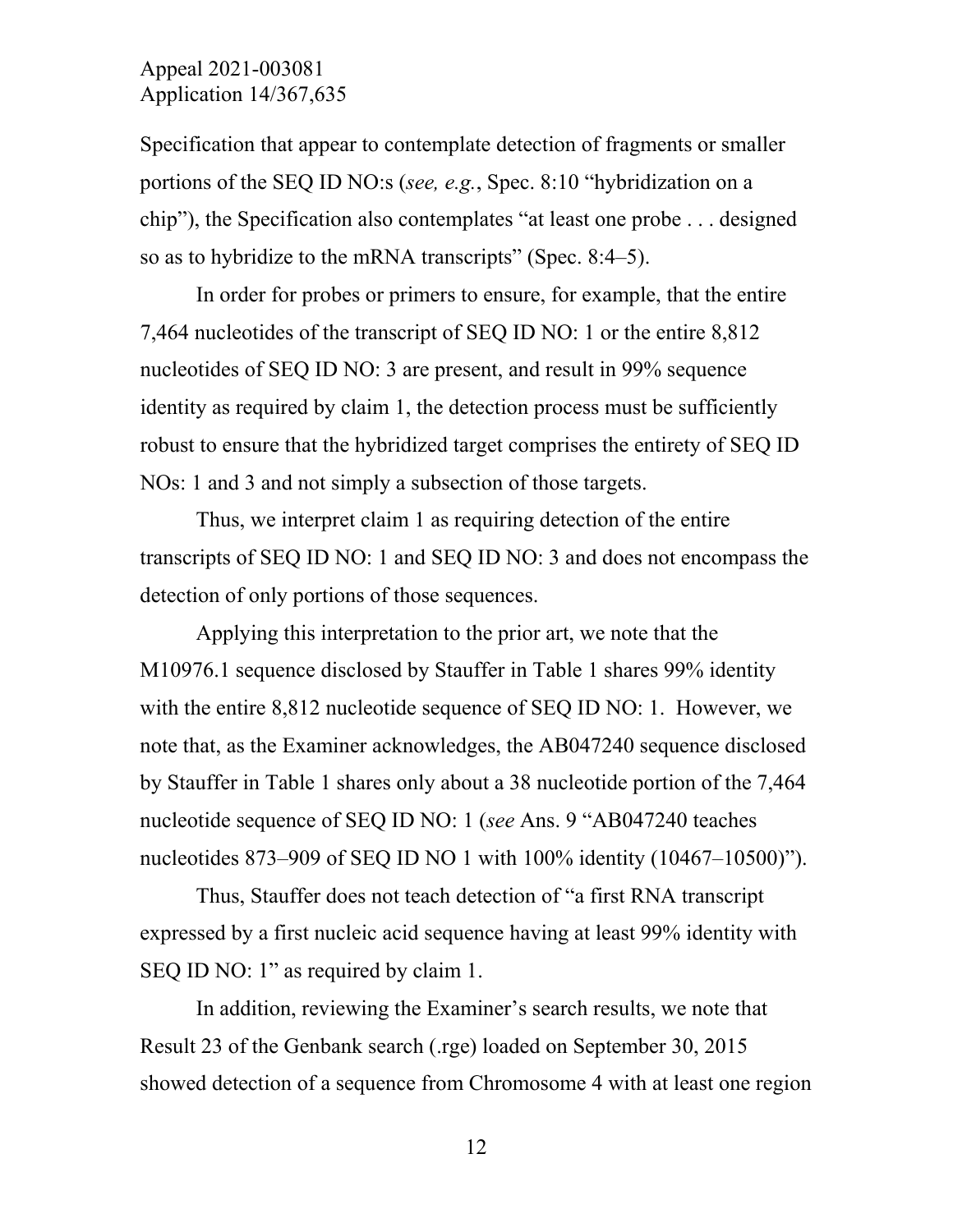of 48 nucleotides in common with SEQ ID NO: 1 and Result 19 showed detection of a sequence from Chromosome 18 with 35 nucleotides in common with SEQ ID NO: 1. However, the transcript expressed by SEQ ID NO: 1 is stated by the Specification to be present on chromosome 8 (*see* Spec. 3, Table).

"An inherent characteristic of a formulation can be part of the prior art in an obviousness analysis . . . . But, inherency 'may not be established by probabilities or possibilities.'" *Endo Pharm. Solutions, Inc. v. Custopharm Inc*., 894 F.3d 1374, 1381 (Fed. Cir. 2018) (*citing Par Pharmaceuticals, Inc. v. TWI Pharmaceutical, Inc*., 773 F.3d 1186, 1194–95 (Fed. Cir. 2014).

The evidence of record shows that use of a single probe that hybridizes to a small region of nucleotide sequences that are found in SEQ ID NO:1 do not necessarily permit the artisan to obtain unique transcripts that compose the entirety of SEQ ID NO: 1 as required by claim 1. The Examiner has therefore not persuasively satisfied the obviousness burden to show that sequences detected using fragments of SEQ ID NO: 1, and particularly the fragments in AB047240, necessarily, inherently, or obviously result in detecting a transcript that is 99% identical to the 7,464 nucleotides recited in SEQ ID NO: 1.

#### *Conclusions of Law*

A preponderance of the evidence of record does not support the Examiner's conclusion that the combination of Wang-Johanning and Stauffer render the rejected claims obvious.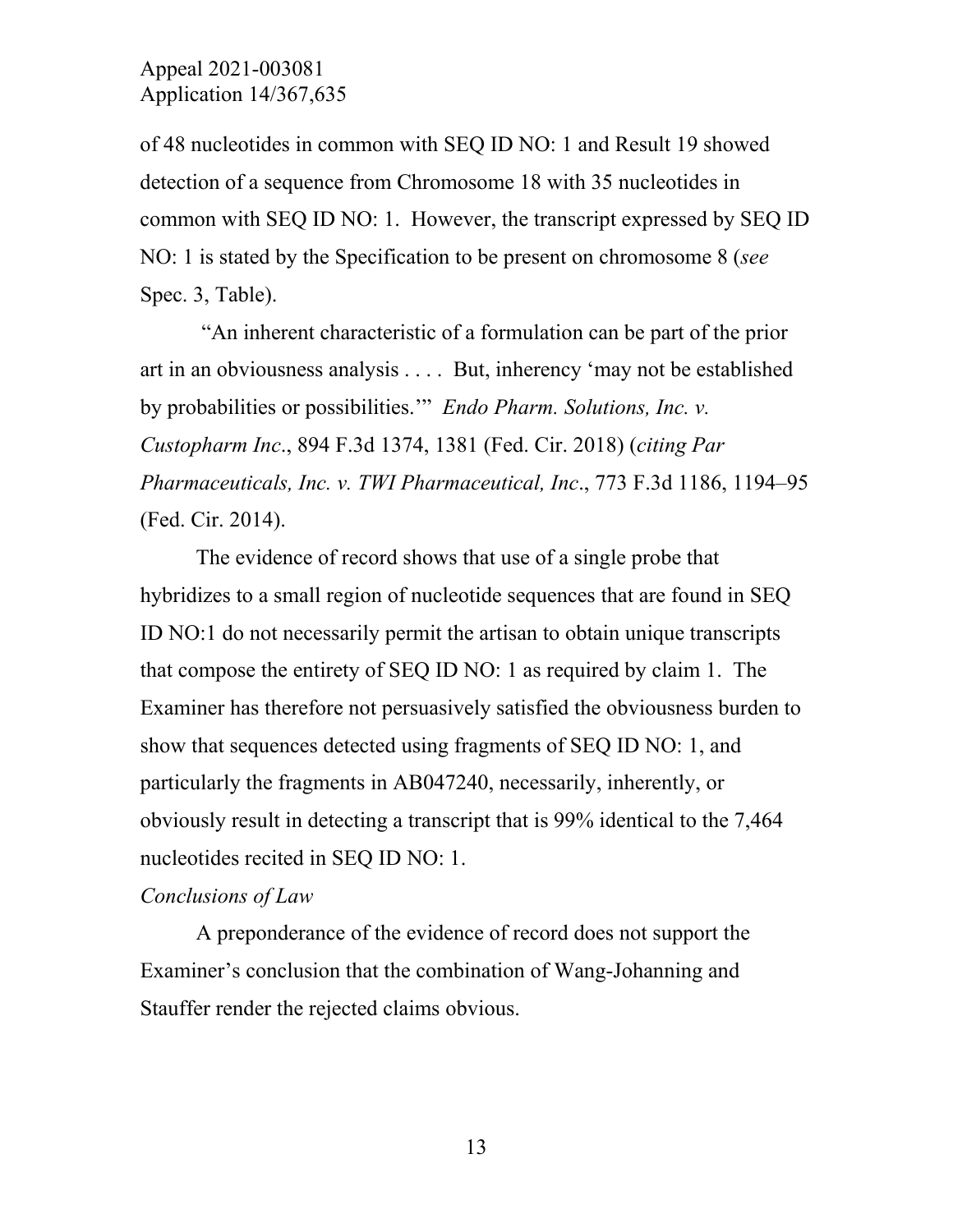*D. 35 U.S.C. § 103(a) over Wang-Johanning, Stauffer, GenBank Accession AC087436.5, Giminez, Yi (2004), Ishida, Pačes, Yi (2007), and Garcia* 

Appellants separately argue this obviousness rejection and rely upon the same arguments to overcome these further combinations (*see* Appeal Br. 23). Having reversed the obviousness rejection of claim 1 over Wang-Johanning and Stauffer for the reasons given above, we find that the further cited references do not render the rejected claims obvious for the same reasons because the Examiner does not establish that any of these references would function to detect SEQ ID NO:s 1 and 3 as required by claim 1 (*see* Ans. 15–16). We therefore reverse this rejection.

### DECISION SUMMARY

| <b>Claims</b> | 35 U.S.C. § | <b>Reference(s)/Basis</b> | <b>Reversed</b> |               |
|---------------|-------------|---------------------------|-----------------|---------------|
| Rejected      |             |                           |                 |               |
| $1, 5-8, 22,$ | 112(a)      | Written Description       |                 | $1, 5-8, 22,$ |
| $28 - 34$     |             |                           |                 | $28 - 34$     |
| $1, 5-8, 22,$ | 112(b)      | Indefiniteness            |                 | $1, 5-8, 22,$ |
| $28 - 34$     |             |                           |                 | $28 - 34$     |
| $1, 5-8, 22,$ | 103         | Wang-Johanning,           |                 | $1, 5-8, 22,$ |
| $28 - 34$     |             | <b>Stauffer</b>           |                 | $28 - 34$     |
| $1, 5-8, 22,$ | 103         | Wang-Johanning,           |                 | $1, 5-8, 22,$ |
| $28 - 34$     |             | Stauffer, GenBank         |                 | $28 - 34$     |
|               |             | Accession                 |                 |               |
|               |             | AC087436.5,               |                 |               |
|               |             | Giminez, Yi (2004),       |                 |               |
|               |             | Ishida, Pačes, Yi         |                 |               |
|               |             | (2007), Garcia            |                 |               |

In summary: In summary: